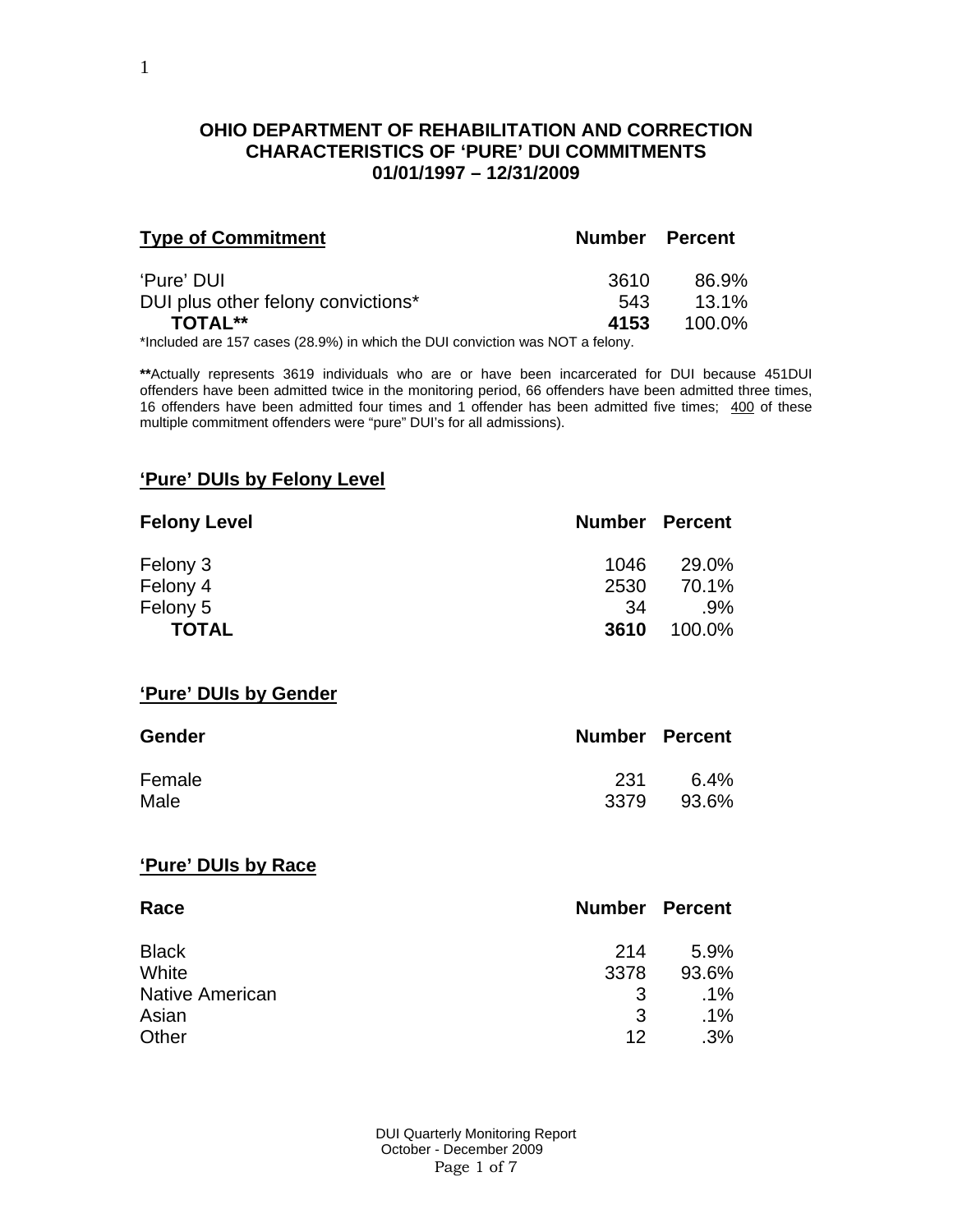# **'Pure' DUIs by Age at Commitment**

| <b>Age at Commitment</b> | <b>Number</b> | <b>Percent</b> |
|--------------------------|---------------|----------------|
| 25 and under             | 155           | 4.3%           |
| 26 to 30                 | 405           | 11.2%          |
| 31 to 35                 | 569           | 15.8%          |
| 36 to 40                 | 761           | 21.1%          |
| 41 to 45                 | 802           | 22.2%          |
| 46 to 50                 | 559           | 15.5%          |
| Over 50                  | 359           | 9.9%           |

|               | Range = $18$ to 77 | Median = $40$ |  |
|---------------|--------------------|---------------|--|
| Mean $= 39.9$ |                    | Mode $= 44$   |  |

# **'Pure' DUIs by Security Classification**

| <b>Security Level</b>                | <b>Number Percent</b> |        |
|--------------------------------------|-----------------------|--------|
| Level 1-A                            | 321                   | 8.9%   |
| Level 1-B                            | 2470                  | 68.4%  |
| Level 2                              | 419                   | 11.6%  |
| Level 3*                             | 399                   | 11.1%  |
| Level 4-B                            |                       | $.0\%$ |
| *Includes inmates still in reception |                       |        |

# **'Pure' DUIs by County of Commitment**

| <b>County of Commitment</b> | <b>Number</b> | <b>Percent</b> |
|-----------------------------|---------------|----------------|
| Cuyahoga                    | 326           | $9.0\%$        |
| Summit                      | 238           | 6.6%           |
| <b>Stark</b>                | 210           | 5.8%           |
| Hamilton                    | 197           | 5.5%           |
| <b>Butler</b>               | 175           | 4.8%           |
| Franklin                    | 155           | 4.3%           |
| Lorain                      | 152           | 4.2%           |
| Lake                        | 139           | 3.9%           |
| Clermont                    | 126           | 3.5%           |
| Warren                      | 98            | 2.7%           |
| Portage                     | 79            | 2.2%           |
| <b>All Other Counties</b>   | 1715          | 47.5%          |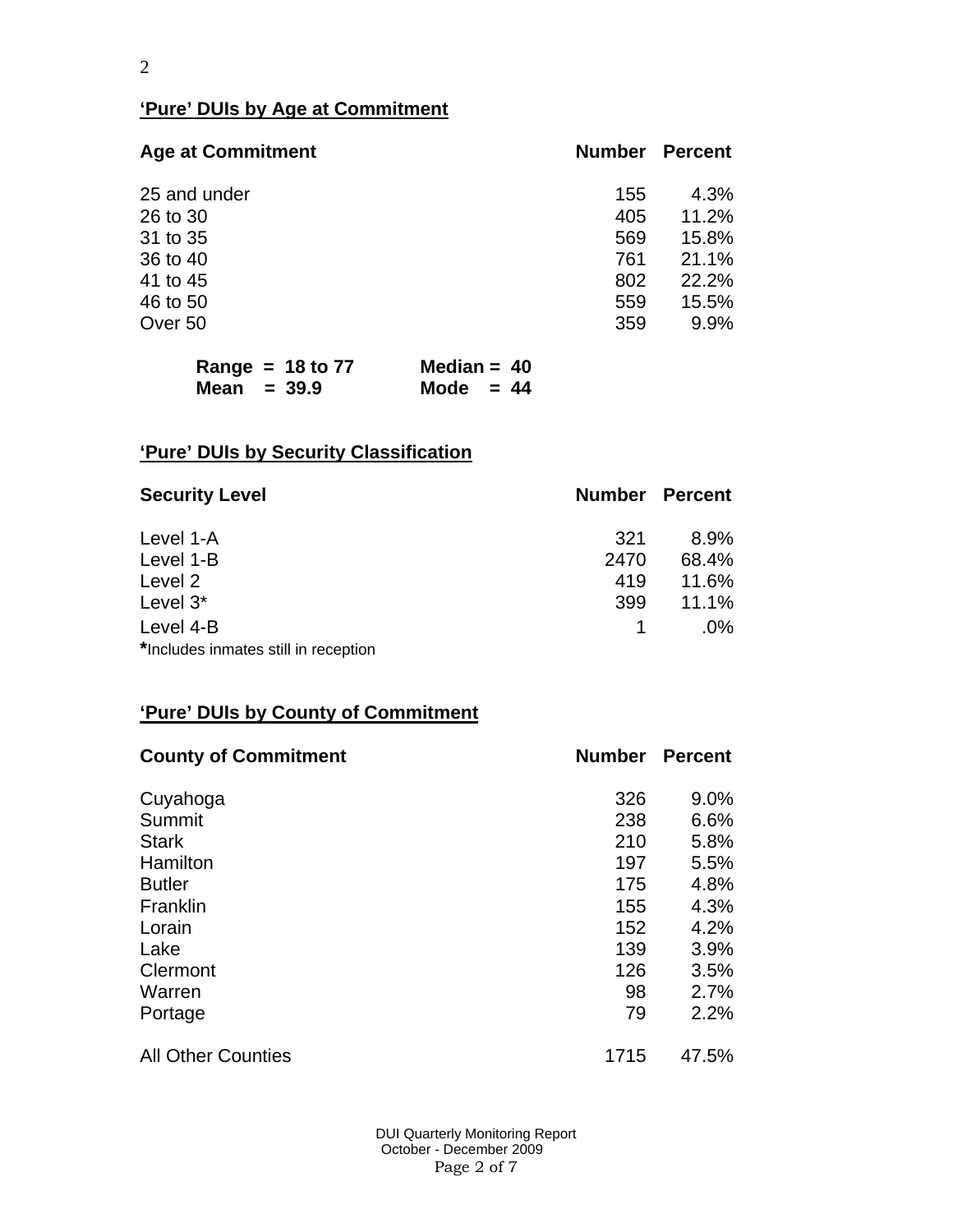# **'Pure' DUIs by Current Status**

| <b>Current Status</b>                                                                         |      | <b>Number Percent</b> |
|-----------------------------------------------------------------------------------------------|------|-----------------------|
| <b>Currently Incarcerated</b>                                                                 | 551  | 15.3%                 |
| Recommitted on a new number                                                                   | 4    | $.1\%$                |
| <b>Judicial Release</b>                                                                       | 639  | 17.7%                 |
| <b>Released under PRC</b>                                                                     | 986  | 27.3%                 |
| <b>Regular Parole</b>                                                                         | 13   | .4%                   |
| <b>Community Control</b>                                                                      | 10   | .3%                   |
| Released to Appeal Bond                                                                       | 10   | .3%                   |
| <b>Furlough (Transitional Control)</b>                                                        | 136  | 3.8%                  |
| <b>Vacated Sentence</b>                                                                       | 10   | .3%                   |
| <b>Court Order</b>                                                                            | 11   | .3%                   |
| Death of Inmate                                                                               | 17   | .5%                   |
| Released at Expiration of Prison Term <sup>*</sup><br>*Released without post-release control. | 1223 | 33.9%                 |

# **'Pure' DUIs by Length of Sentence (in months)**

| <b>Length of Sentence</b>           | <b>Number</b> | <b>Percent</b> | <b>Cumulative %</b> |
|-------------------------------------|---------------|----------------|---------------------|
| One to Three Months (mandatory      |               |                |                     |
| sentence)                           | 3             | $.1\%$         | $.1\%$              |
| Four to Six Months                  | 91            | 2.5%           | 2.6%                |
| Seven to Eleven Months              | 388           | 10.7%          | 13.4%               |
| <b>Twelve Months</b>                | 295           | 8.2%           | 21.5%               |
| Thirteen to Seventeen Months        | 825           | 22.9%          | 44.4%               |
| <b>Eighteen Months</b>              | 285           | 7.9%           | 52.3%               |
| Nineteen to Twenty-four Months      | 270           | 7.5%           | 59.8%               |
| <b>Twenty-five to Thirty Months</b> | 605           | 16.8%          | 76.5%               |
| Thirty-one to Thirty-five Months    | 309           | 8.6%           | 85.1%               |
| <b>Thirty-six Months</b>            | 11            | $.3\%$         | 85.4%               |
| Thirty-seven to Forty-seven Months  | 265           | 7.3%           | 92.7%               |
| Forty-eight to Fifty-nine Months    | 171           | 4.7%           | 97.5%               |
| <b>Sixty Months or more</b>         | 92            | 2.5%           | 100.0%              |
| <b>Mode</b><br>$= 12$ months        | Mean          |                | $= 20.1$ months     |

|        | .             |
|--------|---------------|
| Median | $= 16$ months |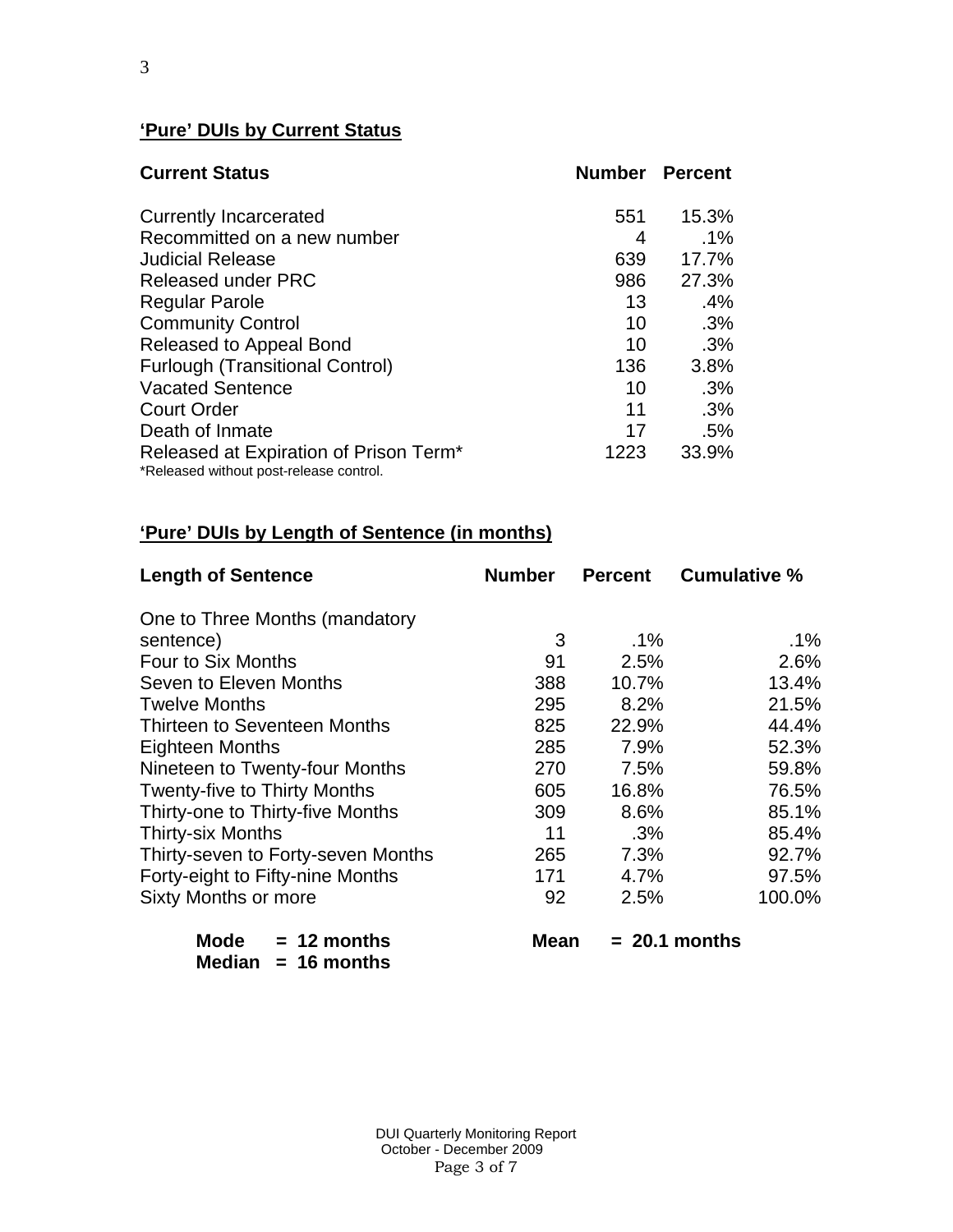4

# **'Pure' DUIs by Number of Prior Incarcerations**

| <b>Number of Prior Incarcerations</b> | <b>Number Percent</b> |          |
|---------------------------------------|-----------------------|----------|
| <b>None</b>                           | 2103                  | 58.3%    |
| One                                   | 859                   | 23.8%    |
| Two                                   | 367                   | $10.2\%$ |
| Three or more                         | 281                   | 7.8%     |

#### **'Pure' DUIs Currently Incarcerated by Parent Institution\* (101/09)**

| <b>Institution</b>                                  | <b>Number</b>    | <b>Percent</b> | # in<br>Camp   |
|-----------------------------------------------------|------------------|----------------|----------------|
| <b>Allen Correctional Institution</b>               | 4                | $.7\%$         |                |
| <b>Belmont Correctional Institution</b>             | 9                | 2.7%           | 6              |
| <b>Chillicothe Correctional Institution</b>         | 10               | 1.8%           |                |
| <b>Corrections Medical Center</b>                   | ----             |                |                |
| <b>Correctional Reception Center</b>                | 86               | 15.6%          |                |
| <b>Dayton Correctional Institution</b>              |                  | $- - - -$      |                |
| <b>Franklin Pre-Release Center</b>                  | 1                | .2%            |                |
| <b>Grafton Correctional Institution</b>             | $\boldsymbol{9}$ | 2.0%           | 2              |
| <b>Hocking Correctional Institution</b>             | 5                | .9%            |                |
| <b>Lake Erie Correctional Institution</b>           | 23               | 4.2%           |                |
| <b>Lebanon Correctional Institution</b>             | $\overline{2}$   | .4%            |                |
| <b>London Correctional Institution</b>              | 13               | 2.8%           | $\overline{2}$ |
| <b>Lorain Correctional Institution</b>              | 89               | 16.4%          | $\mathbf{1}$   |
| <b>Madison Correctional Institution</b>             | 13               | 2.4%           |                |
| <b>Mansfield Correctional Institution</b>           | $\overline{2}$   | 1.1%           | $\overline{4}$ |
| <b>Marion Correctional Institution</b>              | 25               | 4.5%           |                |
| <b>Noble Correctional Institution</b>               | 13               | 2.4%           |                |
| <b>North Central Correctional Institution</b>       | $\overline{4}$   | .7%            |                |
| <b>North Coast Correctional Treatment Facility</b>  | 95               | 17.2%          |                |
| Ohio Reformatory for Women                          | 29               | 5.3%           |                |
| <b>Ohio State Penitentiary</b>                      | $---$            | .6%            | 3              |
| <b>Pickaway Correctional Institution</b>            | 87               | 15.8%          |                |
| <b>Richland Correctional Institution</b>            | 10               | 1.8%           |                |
| <b>Ross Correctional Institution</b>                | $\overline{2}$   | $.4\%$         |                |
| Southeastern Correctional Institution               |                  |                |                |
| <b>Toledo Correctional Institution</b>              | 1                | .4%            | 1              |
| <b>Trumbull Correctional Institution</b>            |                  |                |                |
| <b>Warren Correctional Institution</b><br>$N = 551$ |                  |                |                |

\*Includes inmates out to court

### **'PURE' DUI OFFENDERS COMPARISON OF SELECTED RELEASE TYPES**

 DUI Quarterly Monitoring Report October - December 2009 Page 4 of 7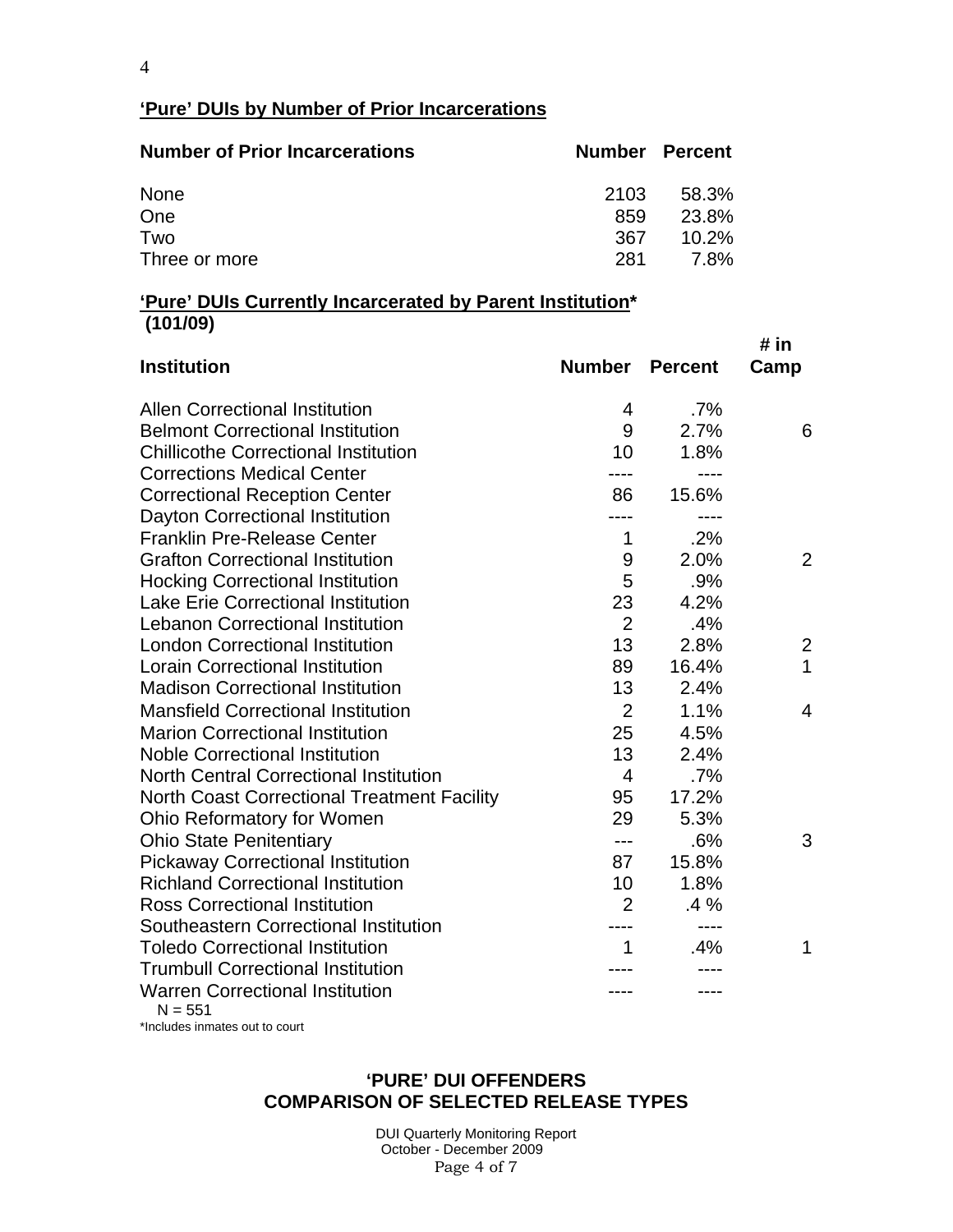## **DEMOGRAPHICS AND TIME SERVED/TIME SAVED VARIABLES 12/31/09**

|                                                                                | <b>Release Types</b>        |                   |                                  |                                             |                                  |                                        |                                                                  |                                                          |  |  |
|--------------------------------------------------------------------------------|-----------------------------|-------------------|----------------------------------|---------------------------------------------|----------------------------------|----------------------------------------|------------------------------------------------------------------|----------------------------------------------------------|--|--|
| <b>Variables</b>                                                               | Post-<br>Release<br>Control |                   |                                  | IPP with<br>Post-<br>Release<br>Control**** | Judicial<br>Release              |                                        | Expiration<br>of Sentence<br>with No<br>Supervision              |                                                          |  |  |
|                                                                                | N                           | $\sqrt[6]{6}$     | $\overline{N}$                   | $%$ *                                       | N                                | $\sqrt[6]{6}$                          | N                                                                | $\overline{\%}$                                          |  |  |
| <b>TOTAL</b>                                                                   | 478                         |                   | 478                              |                                             | 639                              |                                        | 1223                                                             |                                                          |  |  |
| Race:<br>White<br>African-American<br><b>Native American</b><br>Asian<br>Other | 452<br>24<br>$\overline{2}$ | 94.6<br>5.0<br>.4 | 456<br>19<br>1<br>$\overline{2}$ | 95.4<br>4.0<br>$\cdot$ .2<br>$\cdot$        | 596<br>40<br>1<br>$\overline{2}$ | 93.3<br>6.3<br>$\cdot$ .2<br>$\cdot$ 3 | 1129<br>86<br>$\overline{2}$<br>$\overline{2}$<br>$\overline{4}$ | 92.3<br>7.0<br>$\cdot$ .2<br>$\cdot$ .2<br>$\mathbf{.3}$ |  |  |
| Gender:<br>Male<br>Female                                                      | 456<br>22                   | 95.4<br>4.6       | 470<br>8                         | 98.3<br>1.7                                 | 575<br>64                        | 90.0<br>10.0                           | 1147<br>76                                                       | 93.8<br>6.2                                              |  |  |
| Age:<br>Mean<br>Median<br>Mode                                                 | 38.1<br>38.0<br>36          |                   | 38.6<br>39.0<br>42               |                                             | 39.2<br>39.0<br>44               |                                        | 40.4<br>41.0<br>44                                               |                                                          |  |  |
| <b>Commitment County:</b><br>Major Urban**<br><b>All Others</b>                | 207<br>271                  | 43.3<br>56.7      | 154<br>324                       | 32.2<br>67.8                                | 198<br>441                       | 31.0<br>69.0                           | 465<br>758                                                       | 38.0<br>62.0                                             |  |  |

\*Column totals = 100%

\*\*Cuyahoga, Franklin, Hamilton, Lucas, Montgomery, Stark and Summit

\*\*\*Multiple modes; lowest value is shown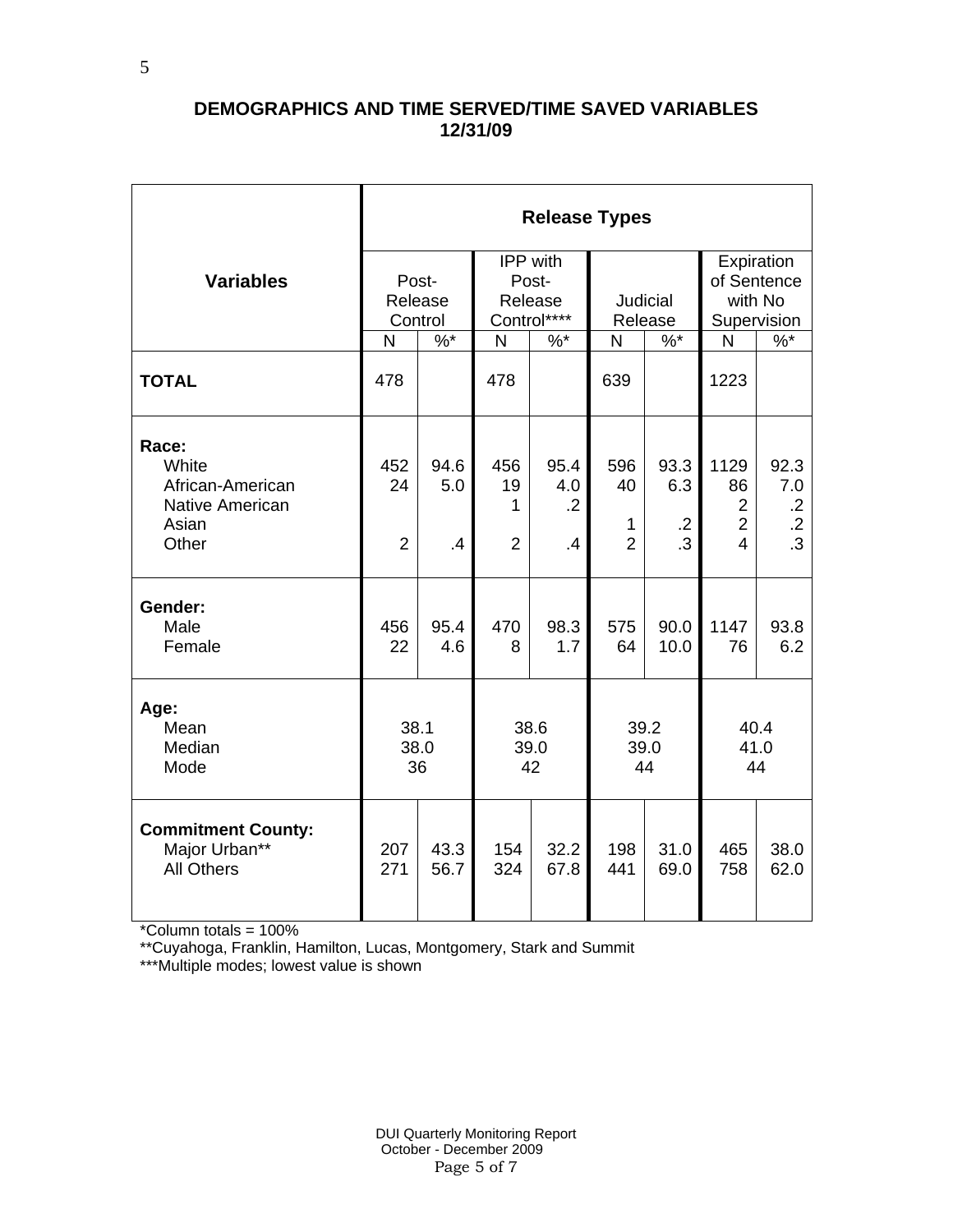|                                                                                       | <b>Release Types</b>         |                              |                         |                            |                          |                            |                          |                             |  |  |
|---------------------------------------------------------------------------------------|------------------------------|------------------------------|-------------------------|----------------------------|--------------------------|----------------------------|--------------------------|-----------------------------|--|--|
|                                                                                       |                              |                              |                         | IPP with                   |                          |                            | Expiration of            |                             |  |  |
| <b>Variables</b>                                                                      | Post-<br>Release             |                              | Post-<br>Release        |                            | <b>Judicial</b>          |                            | Sentence<br>(with No     |                             |  |  |
|                                                                                       | Control                      |                              | Control                 |                            | Release                  |                            | Supervision)             |                             |  |  |
|                                                                                       | N                            | $\%$ *                       | N                       | $\%$ *                     | N                        | $\%$ *                     | N                        | $\frac{9}{6}$               |  |  |
| <b>Sentence Length</b><br>(Months):<br>Mean<br>Median<br>Mode                         |                              | 12.3<br>12.0<br>12           | 20.3<br>18.0<br>12      |                            | 22.4<br>23.0<br>24       |                            | 15.6<br>12.0<br>12       |                             |  |  |
| <b>Number of Priors:</b><br>None<br>One<br>Two<br>Three or More                       | 254<br>118<br>52<br>54       | 53.1<br>24.7<br>10.9<br>11.3 | 327<br>111<br>26<br>14  | 68.4<br>23.2<br>5.4<br>2.9 | 432<br>121<br>53<br>33   | 67.6<br>18.9<br>8.3<br>5.2 | 705<br>286<br>134<br>98  | 57.6<br>23.4<br>11.0<br>8.0 |  |  |
| <b>Time Served (Months):</b><br>Mean<br>Median<br>Mode                                | 9.7<br>8.2<br>$4.6***$       |                              | 7.8<br>5.7<br>5.7       |                            | 7.2<br>4.4<br>2.5        |                            | 12.5<br>10.1<br>$5.7***$ |                             |  |  |
| <b>Time Saved Through</b><br><b>Early Release (Months):</b><br>Mean<br>Median<br>Mode | 1.14<br>$.00***$<br>$.00***$ |                              | 10.9<br>7.7<br>$.00***$ |                            | 15.0<br>13.6<br>$.00***$ |                            | .78<br>.03<br>$.00***$   |                             |  |  |

\*Column totals = 100%

\*\*\*Multiple modes; lowest value is shown